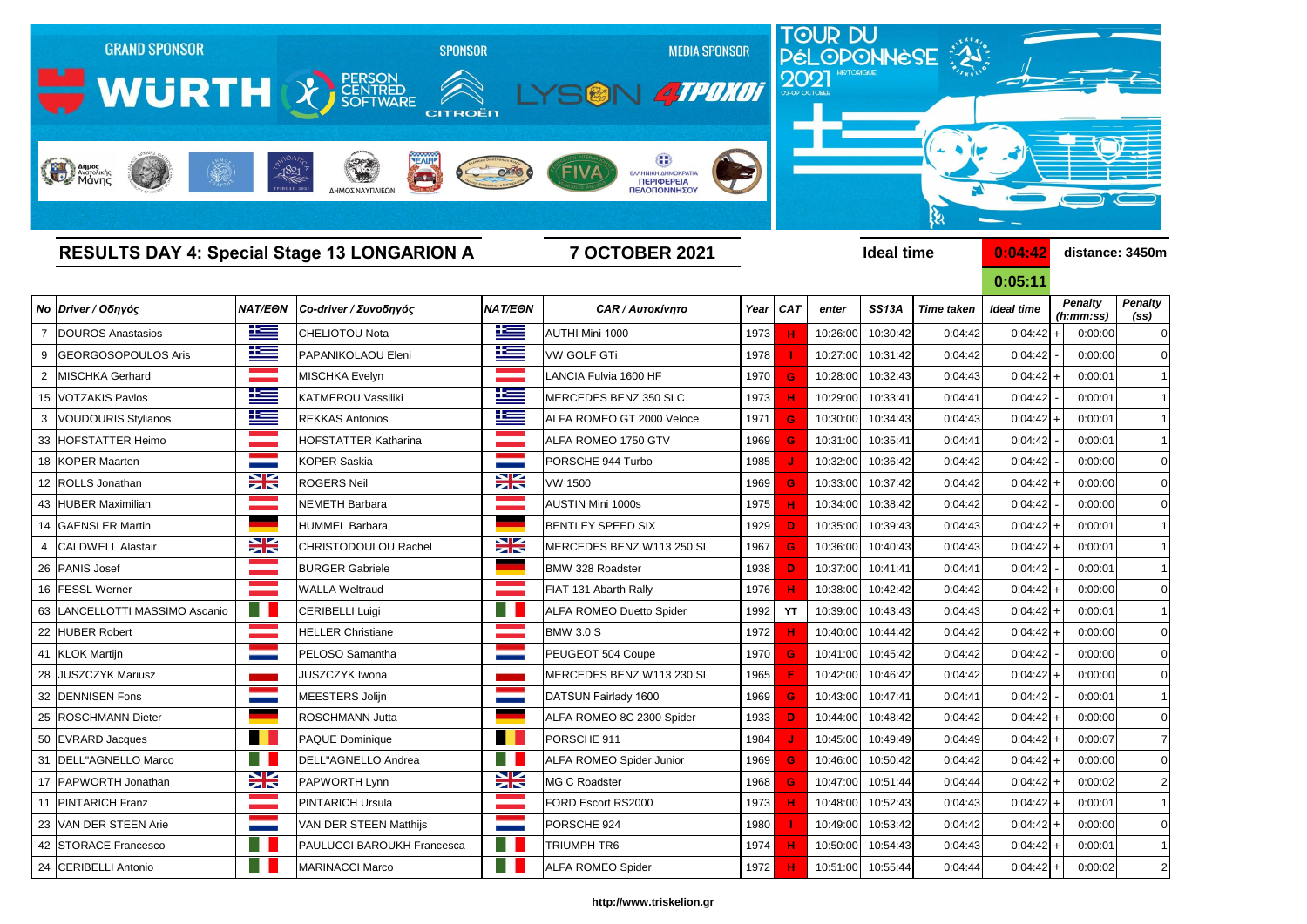

## *Νο Driver / Οδηγός NAT/EΘΝ Co-driver / Συνοδηγός NAT/EΘΝ CAR / Αυτοκίνητο Year CAT enter SS13Α Time taken Ideal time* 45 MORAITIS Nikolaos KOKKINOU Vera LADA BA3-2101 1978  **I**  10:52:00 10:56:44 0:04:44 0:04:42 + 0:00:02 2 34 OLSZEWSKI Jerzy **MERCEDES BENZ W113 280 SL 1969 G** 10:53:00 10:57:45 0:04:45 0:04:42 + 0:00:03 54 GIUSTINI Carlo MIZINA Svetlana ALFA ROMEO Giulietta Spider 1957 **E** 10:54:00 10:59:07 0:05:07 0:05:11 - 0:00:04 21 KNUCHEL Ulrich KNUCHEL Verena TRIUMPH Dolomite 1977  **I**  10:55:00 10:59:44 0:04:44 0:04:42 + 0:00:02 2 19 BOSMA Jaap BOSMA-MEINSMA Agatha PEUGEOT 404 XC7 1971 <mark> G </mark> 10:56:00 11:00:42 0:04:42 0:04:42 + 0:00:00 0 60 NOBLE John NOBLE Jean MERCEDES BENZ 280SL 1970 **G** 10:57:00 11:02:11 0:05:11 0:05:11 - 0:00:00 0 58 BEECHENER Richard **BEECHENER Anja** BEECHENER Anja MERCEDES BENZ W113 230 SL 1964 **F** 10:58:00 11:02:46 0:04:46 0:04:42 + 0:00:04 1 ARVANITIS Nikolaos**\*** CHARALAMPAKI Ioanna**\*** AUSTIN Healey 100/4 BN2 1956 **E** 10:59:00 11:03:37 0:04:37 0:04:42 - 0:00:05 5 57 STIPCICH Pierluigi TOMBOLINI Alfredo ALFA ROMEO Giulia Spider 1962  **F**  11:00:00 11:05:10 0:05:10 0:05:11 - 0:00:01 1 61 ADRIAENS Serge BELMANS Danielle PORSCHE 911 1989 YT 11:01:00 11:05:41 0:04:41 0:04:42 - 0:00:01 1 56 |MOTTIRONI Pierluigi | **| QUINTILIANI Daniela | | |** |ALFA ROMEO Giulia Sprint | 1962 | **F** | 11:02:00 | 11:07:08 0:05:08 0:05:11 - | 0:00:03 3 48 WOLHFART Volker LAUTON Karin PORSCHE 911 SC 1980  **I**  11:03:00 11:07:42 0:04:42 0:04:42 - 0:00:00 0 36 |MLCOCH Hansi **STEIDLER Burgi ALFA ROMEO Junior Sport Zagato** | 1970 **G** 11:04:00 11:08:42 0:04:42 0:04:42 + 0:00:00 52 LAGIOS Miltiades **MerceDES BENZ W191/170 DS** 1953 **E** 11:05:00 11:09:50 0:04:50 0:04:42 + 0:00:08 47 STEFOU Alexandros **NISSE ALEXACHAROPOULOS Nikolaos** NISSAN A10 Violet 1980 | 11:06:00 11:10:42 0:04:42 0:04:42 - 0:00:00 51 ZACHOPOULOU-ANTONATOU Christi**na Zachopoulou Miranda** | **Esteriul Lancia Fulvia Coupe 1,3s** | 1973 | **H** 11:07:00 11:11:42 0:04:42 0:04:42 | 0:00:00 0:00:00 27 LUZI Lucio MAMBRETTI Anna JAGUAR XK120 OTS 1951 **E** 11:08:00 11:12:42 0:04:42 0:04:42 - 0:00:00 0 35 MOSCICKI Artur MOSCICKI Adrian MERCEDES BENZ W113 280 SL 1969 **G** 11:09:00 11:13:43 0:04:43 0:04:42 + 0:00:01 1 55 FILIPOWICZ Tomasz RODEK Joanna Lidia MERCEDES BENZ W121 190 SL 1959 **E** 11:10:00 11:14:43 0:04:43 0:04:42 + 0:00:01 1 40 BANTZIS Antonios PAPASOTIRIOU Dimosthenis LANCIA Beta Montecarlo 1976 **H** 11:11:00 11:15:57 0:04:57 0:04:42 + 0:00:15 15 39 KEMPE Jim KEMPE Hennie 1971 <mark> G </mark> 11:12:00 11:16:33 0:04:33 0:04:42 - | 0:00:09 9 49 OGNEAN Viorel OGNEAN Levana TOYOTA Celica Supra 1982  **J**  11:13:00 11:16:56 0:03:56 0:04:42 - 0:00:46 46 46 KUIPER Remco WANTIA Jordy DATSUN 180B 1978  **I**  11:14:00 11:18:42 0:04:42 0:04:42 + 0:00:00 0 20 FOWLER David BARNICOAT James TRIUMPH Spitfire MKII 1965 <mark> F </mark> 11:15:00 11:20:11 0:05:11 0:04:42 + 0:00:29 29 59 SAMARAS Alexandros SAMARA Alexandra **Rolls ROLLS ROYCE SILVER SHADOW** 1968 **G** 11:16:00 11:21:18 0:05:18 0:05:11 + 0:00:07 7

**0:05:11** *Penalty (ss) Penalty (h:mm:ss)*

38 DUPEN Ella **CHRISTODOULOU Sophia** VW Beetle 1300 11:22:07 **G** 11:17:00 11:22:07 0:05:07 0:05:11 - 0:00:04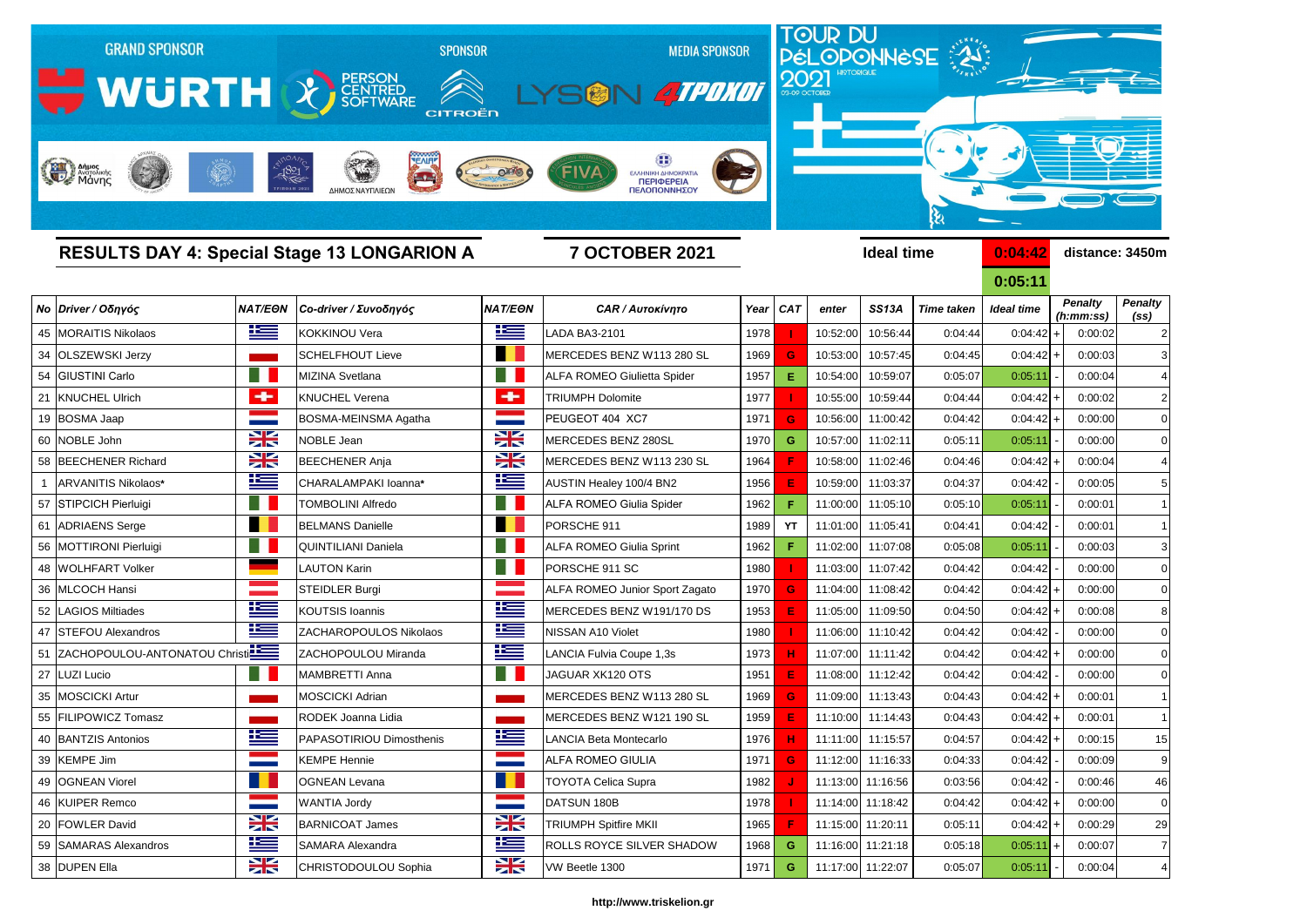

## **RESULTS DAY 4: Special Stage 13 LONGARION Α 7 OCTOBER 2021 Ideal time 0:04:42 distance: 3450m**

**0:05:11**

|    | Νο Driver / Οδηγός       |               | NAT/EΘN   Co-driver / Συνοδηγός | <b>NAT/EON</b> | <b>CAR / Αυτοκίνητο</b>           | Year | <b>CAT</b> | enter    | <b>SS13A</b>      | <b>Time taken</b> | <b>Ideal time</b> |  | <b>Penalty</b><br>(h:mm:ss) | <b>Penalty</b><br>(s <sub>s</sub> ) |
|----|--------------------------|---------------|---------------------------------|----------------|-----------------------------------|------|------------|----------|-------------------|-------------------|-------------------|--|-----------------------------|-------------------------------------|
|    | 44 NIETRZEBA Adam        |               | <b>LYSON Tomasz</b>             |                | <b>BUICK Century Custom Wagon</b> | 1976 |            |          | 11:18:00 11:22:18 | 0:04:18           | 0:04:42           |  | 0:00:24                     | 24                                  |
| 8  | <b>BUSH Julian</b>       | $\frac{1}{2}$ | <b>PAPWORTH Simon</b>           | ₩              | ALFA ROMEO 1750 Spider            | 1971 | G          | 11:19:00 | 11:23:42          | 0:04:42           | 0:04:42           |  | 0:00:00                     | $\overline{O}$                      |
|    | 37 MALUSZYNSKA Joanna    |               | DOBANIEWICZ-GRABOWSKA Magdale   |                | MERCEDES BENZ W113 280 SL         | 1970 | G          |          | 11:20:00 11:24:39 | 0:04:39           | 0:04:42           |  | 0:00:03                     | 3                                   |
|    | 62 SATRAZEMI Maria       | 些             | RALLI Sia                       | <u>ik –</u>    | <b>ALFA ROMEO Spider S4</b>       | 1990 | YT         |          | 11:21:00 11:25:38 | 0:04:38           | 0:04:42           |  | 0:00:04                     | $\overline{4}$                      |
| 6  | KEIJSER Ton**            |               | <b>KEIJSER Mariken</b>          |                | <b>MGA Roadster</b>               | 1958 |            | 11:22:00 | 10:09:45          | 10:47:45          | $0:04:42$ +       |  | 10:43:03                    | 300                                 |
| 5  | VAN ZANTEN Edward**      |               | <b>VAN ZANTEN Mirjam</b>        |                | PEUGEOT 504 Coupe                 | 1972 |            | 11:23:00 | 10:09:41          | 10:46:41          | $0:04:42$ +       |  | 10:41:59                    | 300                                 |
| 29 | POSMYK Jordan            |               | <b>PALUCHOWSKI Pawel</b>        |                | MERCEDES BENZ W113 230 SL         | 1965 |            | 11:24:00 |                   |                   | 0:04:42           |  | 0:04:42                     | 300                                 |
|    | 64 LOUMIDIS Aris         | <u>ik a</u>   | LOUMIDI Lena                    | 些              | <b>CORD Phaeton</b>               | 1936 | <b>SV</b>  |          |                   |                   | 0:04:42           |  | 0:04:42                     | 300                                 |
|    | 53 KARIOTIS Ioannis      | 坚             | <b>KARIOTI Maria</b>            | <u> اکت</u>    | $DKW$ 3=6                         | 1960 | E.         |          |                   |                   | 0:05:1'           |  | 0:05:11                     | 300                                 |
|    | 65 SINANOGLOU Athanasios | <u>ik s</u>   | <b>SANTAMOURI Danae-Sake</b>    | <u> Kana</u>   | PORSCHE 356 B s cabriolet         | 1963 | <b>SV</b>  |          |                   |                   | 0:04:42           |  | 0:04:42                     | 300                                 |
|    | 66   INGLESSIS Ioannis   | <u> اکتا</u>  | <b>KAMILARI Anna-Maria</b>      | Ħ              | <b>CHEVROLET Corvette C2</b>      | 1965 | <b>SV</b>  |          |                   |                   | 0:04:42           |  | 0:04:42                     | 300                                 |
|    | 81 KASTRINOS Alexandros  | <u>ik –</u>   | TBA                             | <u> اکتا</u>   | <b>PAN KAR BEACH BUGGY</b>        | 1967 | <b>SV</b>  |          |                   |                   | 0:04:42           |  | 0:04:42                     | 300                                 |
| 67 | CHRYSOSPATHIS Ioannis    | ٢             | <b>VELONI Anny</b>              | <u> اکتا</u>   | PORSCHE 911T                      | 1971 | <b>SV</b>  |          |                   |                   | 0:04:42           |  | 0:04:42                     | 300                                 |
|    | 68 ARVANITIS Grigoris    | <u>ik a</u>   | <b>ARVANITI Foteini</b>         | <u>ik se</u>   | LANCIA Fulvia Coupe 1,3s          | 1972 | <b>SV</b>  |          |                   |                   | 0:04:42           |  | 0:04:42                     | 300                                 |
| 69 | NTZOUMANIS Athanasios    | <u>ik s</u>   | <b>ZACHARIS KONSTANTINOS</b>    | ١œ             | LANCIA Fulvia Coupe 1,3s          | 1973 | <b>SV</b>  |          |                   |                   | 0:04:42           |  | 0:04:42                     | 300                                 |
|    | 70 KOTTIS Vasileios      | <u>k </u>     | <b>TBA</b>                      | <u>ik –</u>    | <b>BMW 2002</b>                   | 1974 | <b>SV</b>  |          |                   |                   | 0:04:42           |  | 0:04:42                     | 300                                 |
|    | 76 NTOULIAS Andreas      | Ł             | <b>NTOULIAS Michael</b>         | ٢              | FIAT 124 ABARTH                   | 1974 | <b>SV</b>  |          |                   |                   | 0:04:42           |  | 0:04:42                     | 300                                 |
|    | 82   DAGRES Athanasios   | 些             | DAGRES Georgios                 | <u>ies</u>     | MERCEDES BENZ 220                 | 1974 | <b>SV</b>  |          |                   |                   | 0:04:42           |  | 0:04:42                     | 300                                 |
|    | 71 NIKOLOPOULOU Eleni    | <u> اکتا</u>  | <b>GEORGILIS Kostis</b>         | <u>ik s</u>    | <b>VW 1300</b>                    | 1976 | <b>SV</b>  |          |                   |                   | 0:04:42           |  | 0:04:42                     | 300                                 |
|    | 72   MATSOUKIS Petros    | <u>K </u>     | <b>MALIAKI Maria</b>            | 些              | MERCEDES BENZ W123 Coupe          | 1978 | <b>SV</b>  |          |                   |                   | 0:04:42           |  | 0:04:42                     | 300                                 |
|    | 73 KONTOGIORGIS Spyridon | <u> اکتا</u>  | <b>ANDRIOTIS Konstantinos</b>   | 些              | FIAT X1/9                         | 1980 | <b>SV</b>  |          |                   |                   | 0:04:42           |  | 0:04:42                     | 300                                 |
|    | 74 DESYLAS Spyros        | <u>is </u>    | <b>DESYLA Aikaterini</b>        | <u>is </u>     | PORSCHE 911T                      | 1980 | SV         |          |                   |                   | 0:04:42           |  | 0:04:42                     | 300                                 |
|    | 75 MERTINOS Akis         | <u>ik –</u>   | <b>KYPRAIOS Gerasimos</b>       | Ħ              | FORD Fiesta MK1                   | 1981 | <b>SV</b>  |          |                   |                   | 0:04:42           |  | 0:04:42                     | 300                                 |
|    | 79 KONSTANTAKOS Georgios | <u>ks</u>     | <b>VICKY Zoe</b>                | <u>is –</u>    | <b>MATRA MURENA</b>               | 1981 | <b>SV</b>  |          |                   |                   | 0:04:42           |  | 0:04:42                     | 300                                 |
|    | 77 PALAIOLOGOS Ioannis   | <u>ik –</u>   | <b>STRANTZALI Maria</b>         | <u>is –</u>    | LOTUS Excel                       | 1984 | <b>SV</b>  |          |                   |                   | 0:04:42           |  | 0:04:42                     | 300                                 |
|    | 78 ZAFIRAKIS Ioannis     | <u>ik –</u>   | PATELIDA Kaliopi                | 些              | <b>TOYOTA Celica-Supra</b>        | 1984 | SV         |          |                   |                   | 0:04:42           |  | 0:04:42                     | 300                                 |